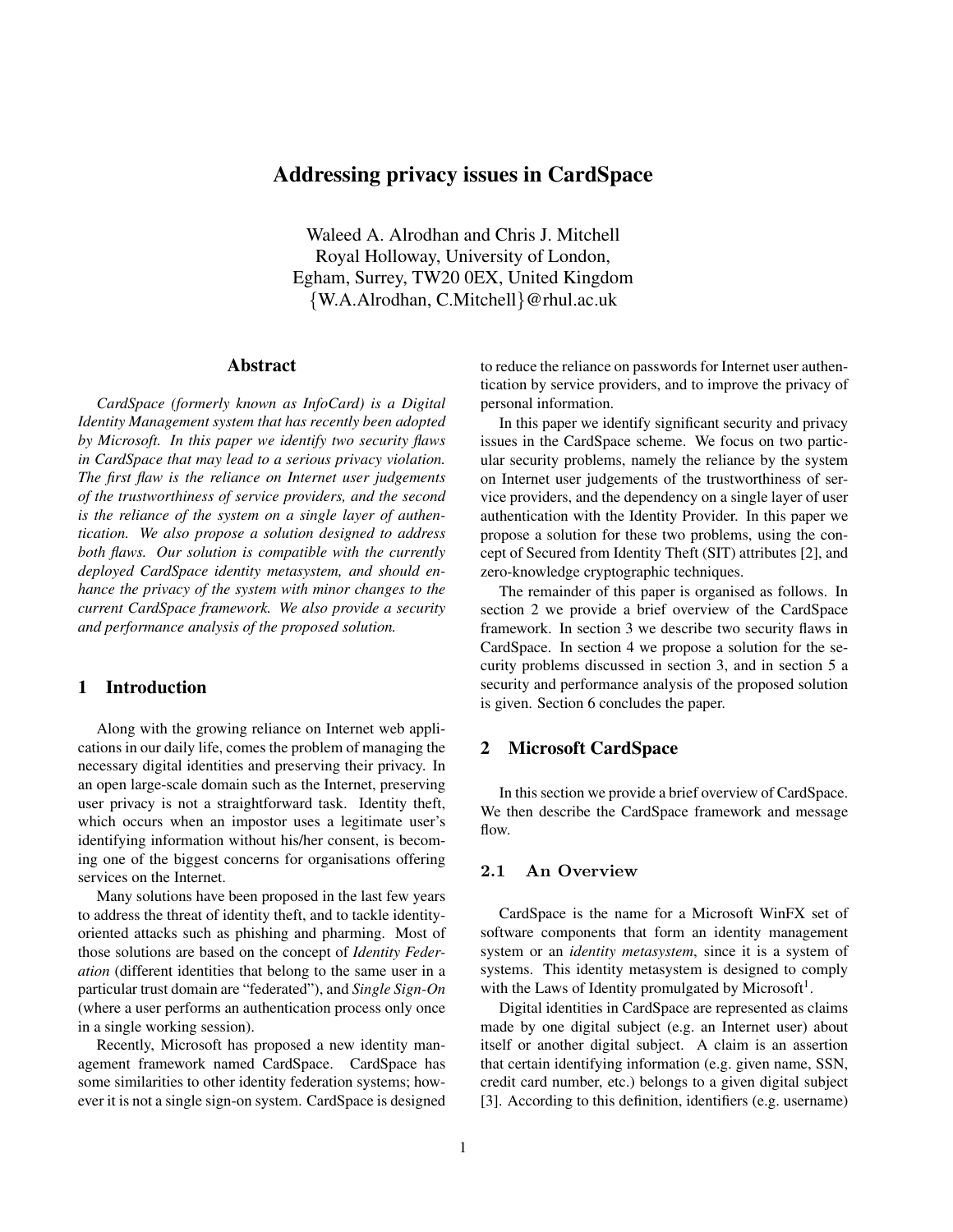and attributes (e.g. user gender) are both treated as claims within the identity metasystem.

CardSpace can be integrated with Microsoft Windows XP and Internet Explorer version 7 (a toolkit is freely available from Microsoft), and has been distributed with Windows Vista. Since CardSpace is an "open" XML-based framework, CardSpace plug-ins for browsers other than Microsoft Internet Explorer can also be developed, such as the Firefox Plug-in.<sup>2</sup>

## 2.2 The CardSpace Framework

The CardSpace framework is based on the identification process we experience in the real world using physical identification cards. Within the CardSpace framework, an identity provider issues Internet users with virtual cards called *InfoCards*, that hold non-sensitive meta-information related to them. Subsequently, the Internet users can use their InfoCards to identify themselves to any service provider (or relying party) who trusts the identity provider that issued the InfoCards. InfoCards can also be self-issued by the Internet users themselves.



**Figure 1. CardSpace Framework.**

Figure 2 provides a simplified sketch of the CardSpace framework. In the figure it is assumed that the user has already been issued an InfoCard by the identity provider (henceforth abbreviated to IdP). In step 1, the CardSpaceenabled user agent or the *Service Requestor* (henceforth abbreviated to CEUA), which is essentially a CardSpaceenabled web browser, requests a service from the relying party or service provider (henceforth abbreviated to RP). In step 2, the RP identifies itself using a public key certificate (e.g. a certificate used for SSL/TLS), and declares itself as a CardSpace-enabled RP using XHTML code or HTML

<sup>1</sup>http://msdn2.microsoft.com/en-us/netframework/aa663320.aspx

object tags. After recognising that the RP is CardSpaceenabled, the CEUA retrieves the RP security policy in step 3. This policy contains a list of the claims that must be asserted about the Internet user (henceforth abbreviated to user) in order for this user to be granted the service, the IdPs that are trusted to make such assertions, and the types of security token holding the assertions that are acceptable to the RP. The security policy also specifies requirements that must be met by the retrieved security token (e.g. the type of proof key and the maximum token age). It is important to emphasise here that CardSpace identity metasystem does not demand specific types of tokens; any token type can be used within the framework.

In step 4 the CEUA matches the RP's security policy with the InfoCards possessed by the user, in order to find an InfoCard that satisfies the RP's policy. If one or more suitable InfoCards are found, the user is prompted to select an InfoCard from amongst them. After the user has selected an InfoCard, the CEUA initiates a connection with the IdP that issued that InfoCard. The user performs an authentication process with the IdP in step 5.

If the authentication process succeeds, step 6 takes place, in which the CEUA requests the IdP to provide a security token that holds an assertion of the truth of the claims listed within the selected InfoCard; the message that holds this request is called a *request security token* (or RST) message. The IdP will then check whether its security policy permits it to generate the requested security token. If so, the IdP will reply by sending a security token within a message called a *request security token response* (or RSTR). Finally, the CEUA forwards the security token to the RP in step 7, and, if the RP verifies it successfully, the service will be granted in step 8.

It is worth mentioning here that, after step 6, the security token can be optionally displayed to the user before proceeding to step 7. Moreover, the RP will get an assertion from the IdP that the security token received was issued to a particular user. This assertion is based on the concept of "proof-key" where the user proves that she/he is in possession of the proof-key held in the security token. This assertion helps to prevent token replay attacks.

The *Security Token Service* (henceforth abbreviated to STS) is a software component of the CardSpace identity metasystem, responsible for security policy and token management within the IdP (and optionally within the RP).

The CardSpace identity metasystem makes use of XMLbased protocols, including the Web Services (WS-\*) protocols and SOAP. Most of these protocols require the RP to have an STS server in order to process the messages [1, 9]. The message flows of the CardSpace framework are as follows:

1. **CEUA**  $\rightarrow$  **RP** : HTTP GET Login HTML Page Request

<sup>2</sup>http://xmldap.blogspot.com/2006/05/firefox-identity-selector.html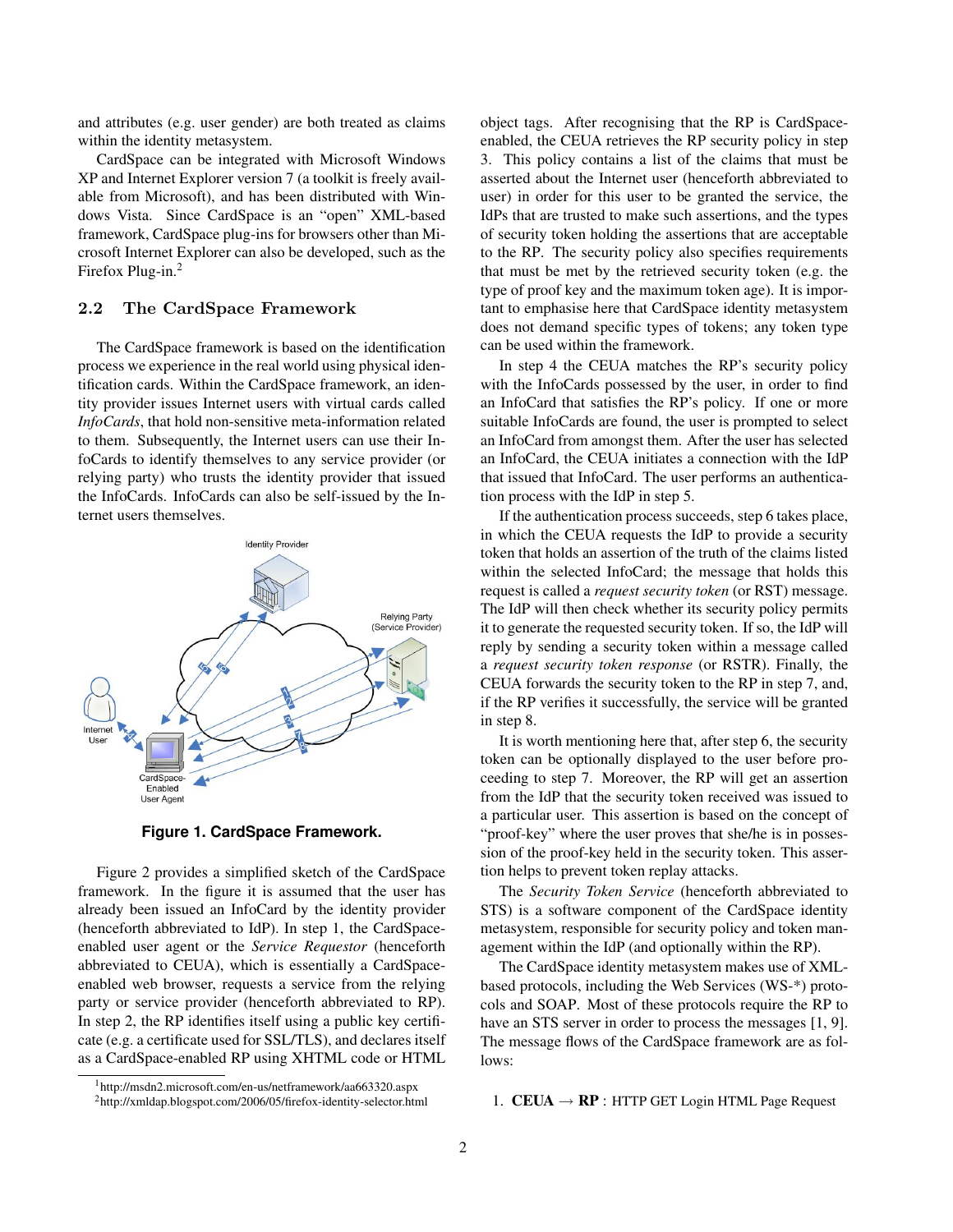- 2.  $RP \rightarrow$  CEUA : HTML Login Page + InfoCard Tags (XHTML or HTML object tags)
- 3. **CEUA**  $\leftrightarrow$  **RP** : CEUA retrieves security policy via WS-*SecurityPolicy*
- 4. **CEUA**  $\leftrightarrow$  **User** : User picks an InfoCard
- 5. **CEUA**  $\leftrightarrow$  **IdP** : User Authentication
- 6. **CEUA**  $\leftrightarrow$  **IdP** : CEUA retrieves security token via WS-*MetadataExchange* and *WS-Trust*
- 7. **CEUA**  $\rightarrow$  **RP** : CEUA presents the security token via WS-*Trust*
- 8.  $RP \rightarrow CEUA$ : Welcome, you are now logged in!

WS-MetadataExchange [4], WS-Trust [6] and WS-SecurityPolicy [7] messages are transported over SOAP. Messages in steps 3, 5, 6 and 7 must be carried over an SSL/TLS channel to preserve their confidentiality. If the RP does not have an STS server, the messages in steps 3 and 7 will be carried using HTTP over an SSL/TLS channel. It appears reasonable to assume that the most commonly used security token type is a SAML assertion, carried over SOAP. Integrity of the security token is preserved using an XML-Signature as part of the WS-Security [9] protocol.

# 3 Security Limitations of the CardSpace Framework

We next discuss certain security limitations of the CardSpace framework. CardSpace suffers from a number of such limitations, such as its reliance on DNS names to identify the IdPs and the RPs. If the DNS server is controlled by an attacker, it can direct the identity metasystem parties to false websites. This problem is common to most of the current Internet identity management solutions. Another limitation is that, in the default scenario for the CardSpace framework, the IdP is aware of the identities of the RPs to which the user attempts to log in. Accordingly, the IdP can learn about the behaviour of users on the web. Although there is an alternative scenario, we believe that this is a potentially serious privacy violation.

In the remainder of this section we focus on two particular security limitations of the CardSpace framework which we believe are most significant, namely: the reliance on the user's judgement of the trustworthiness of the RP, and the reliance on a single layer of authentication.

#### 3.1 Judgements of RP Trustworthiness

The user judgement regarding the honesty of the RP is a security-critical task, as stated earlier in this paper. As described in section 2.2, the RP will obtain personal information belonging to the user in the form of "asserted claims"

within a security token, as sent in step 7 of the message flow. That means that, if the RP is not trustworthy, it could gather information about users and potentially use this in unauthorised ways. Accordingly, any misjudgement of the trustworthiness of an RP could result in a serious privacy violation. Hence, the task of judging the honesty of the RP is a very important one.

Within the deployed CardSpace framework, as described in section 2.2, when the user is prompted for its consent to be authenticated to an RP using a particular InfoCard, the user makes a judgement regarding the trustworthiness of the RP based on one of:

- 1. A high-assurance public key certificate belonging to the RP,
- 2. An "ordinary" public key certificate belonging to the RP (e.g. a certificate used for SSL/TLS), or
- 3. No certificate at all [3].

Microsoft recommends the first option, i.e. the use of a high assurance certificate (also referred to as a "highervalue" or "higher-assurance" certificate). Such a certificate is an X.509 certificate that is only issued after a rigorous and well-defined registration process, unlike the CAspecific procedures used for issuing certificates commonly employed as the basis for SSL/TLS security. A high assurance certificate includes a digitally signed bitmap of the RP's company logo, in order to make it easier for the user to identify the certificate holder.

In general, it would appear that an user is not qualified to make such a security critical decision. Most users do not pay much attention when they are asked to approve a digital certificate, either because they do not understand the importance of the approval decision, or because they know that they must approve the certificate in order to get access to a particular website. RPs with no certificates can be used in the CardSpace framework (given user consent), and this leads to a serious risk of a privacy violation. If we consider the potentially massive number of RPs, it is likely that (at least initially) many of them will not possess a high assurance certificate. Even in the case where an RP does have a high assurance certificate, the user may be deceived by a company name or logo that is similar to that used by a legitimate RP (although in principle this should be prevented by the registration process for a high assurance certificate).

It is important to emphasise that this problem is less critical in other deployed identity management frameworks such as the Liberty Alliance Project<sup>3</sup> and OpenID<sup>4</sup>. In the Liberty Alliance framework, no personal information is revealed to the service provider (or the RP); the RP gets only an assertion from the IdP that a particular user has been authenticated using a specific authentication method. The only framework-related problem arising from trusting an imposter RP within the Liberty Alliance framework would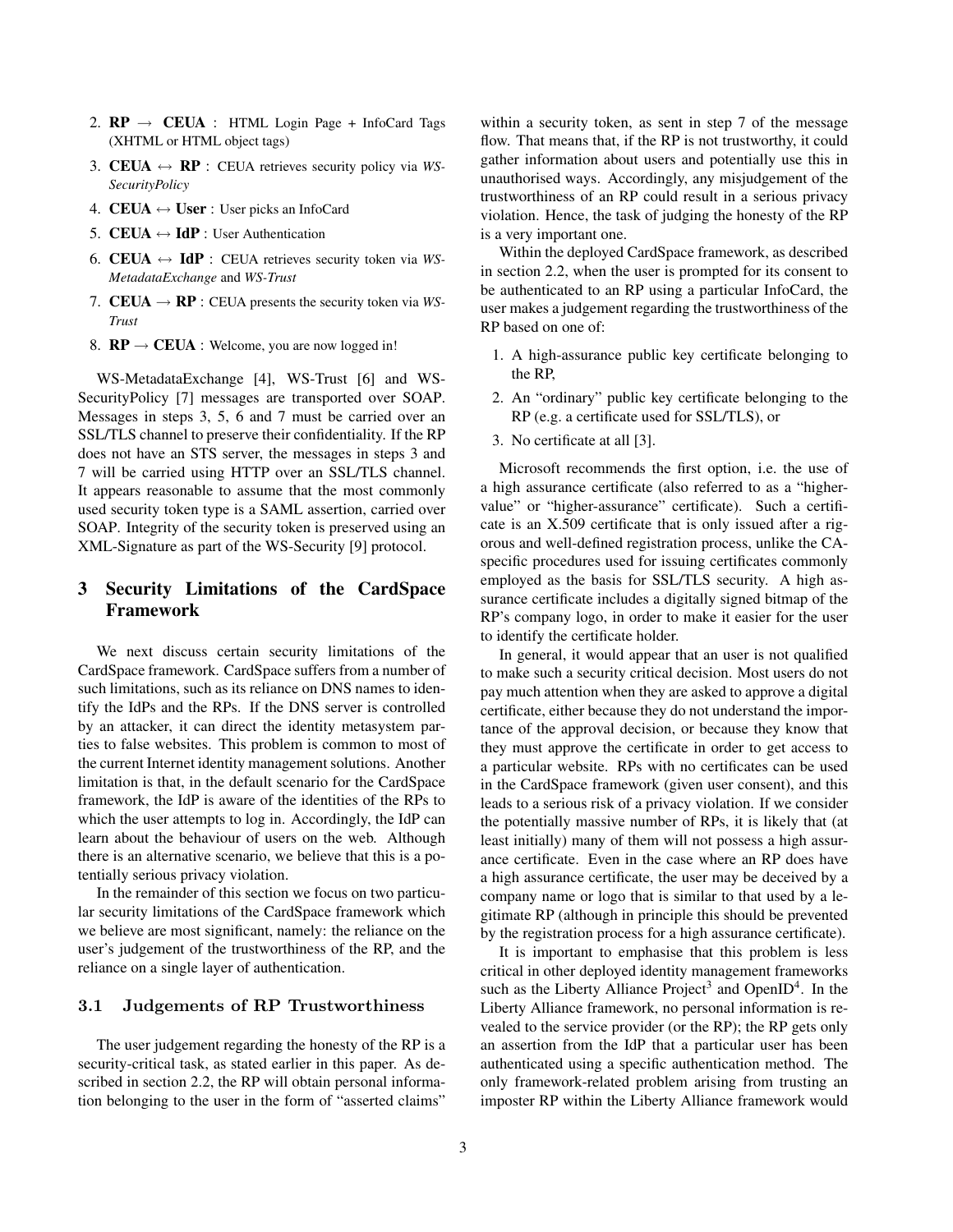be revealing information about the existence of a relationship between an user and a certain IdP [11].

# 3.2 Reliance on a Single Layer of Authentication

As discussed in section 2, the security of the CardSpace identity metasystem relies on the authentication of the user by the IdP. In a case where a single IdP and multiple RPs are involved in a single working session, which we expect to be a typical scenario, the security of the identity metasystem within that working session will rely on a single layer of authentication. This user authentication can be achieved in several ways (e.g. using an X.509 certificate, Kerberos v5 ticket, self-issued token or password); however, it seems likely that, in the majority of cases, a simple username/password authentication technique will be used.

If a working session is hijacked (e.g. by compromising a self-issued token), or the password is cracked (e.g. via guessing, brute-force, key logging, or dictionary attacks), the security of the whole system will be compromised. It is fair to mention here that most of the deployed Internet identity management solutions, such as Liberty and OpenID, suffer from the same vulnerability.

# 4 Improving the Security of CardSpace

Our proposed solution is based on the concept of Secured from Identity Theft (SIT) attributes [2], which is based on Schnorr's zero-knowledge protocol [5, 10]. We treat the claims within the CardSpace framework as SIT attributes. The goal of the solution is to prevent the need to reveal the actual values of the claims to any party within the CardSpace framework. This means that no party will have to trust any other party to the level that it has to reveal the actual values of the claims to it.

In our proposed solution, instead of including the actual value of the claim in the security token in step 6 of the message flow illustrated in section 2.2, the IdP will include data computed using the actual value of the claim. It must not be feasible for the RP to deduce the value of the actual claim using only this data. It merits mentioning here that the structure and the content of the security token will remain the same (e.g. time-stamps, pseudonyms, signature values, etc.), except the part that includes the actual value of the claim.

#### 4.1 Protocol Requirements

Prior to use of the protocol, the Identity Provider must select three domain parameters,  $p$ ,  $q$  and  $q$ , where  $p$  and  $q$ 

are large primes satisfying  $q|(p-1)$ , and g is an element of multiplicative order q in  $\mathbb{Z}_p^*$ . These domain parameters must be made known to the CEUA and RP in a reliable way, e.g. by inclusion in a certificate signed by a trusted CA. The CEUA and RP are required to know the actual value of the claim prior to the protocol run, or at least know that it lies within a small set of possible values (this can be achieved by imposing a registration procedure between the user and the RP prior to the protocol, whereby the user registers her/his claim values that can later be asserted to this particular RP).

# 4.2 Protocol Steps

The following protocol (see [5, 10]) forms the basis of the proposed solution.

- 1. **IdP**  $\rightarrow$  **CEUA** :  $s = g^{-c}$  mod p [where c is the claim value, and s is included in a security token].
- 2. **CEUA**  $\rightarrow$  **RP** : *s*,  $d = g^r \mod p$  [where *r* is a random integer  $(1 \le r \le q - 1)$  chosen by the CEUA].
- 3. **RP**  $\rightarrow$  **CEUA** : *e* [*e* is a random integer  $(1 \le e \le 2^t)$ ] chosen by the RP, and  $t$  is a security parameter].
- 4. **CEUA**  $\rightarrow$  **RP** :  $y = r + ec \mod q$
- 5. **RP**: if  $d = g^y s^e \mod p$ , then user authentication is successful.

All the messages sent in the protocol above must be conveyed over a secure channel that protects both confidentiality and integrity (e.g. an SSL/TLS channel). The protocol can easily be integrated with the currently deployed CardSpace identity metasystem; no changes to the metasystem are required. However, some minor changes must be made to the framework and the way each party handles the security tokens. Steps 1, 2 and 5 of the above protocol should be integrated with steps 6, 7 and 8 respectively of the message flow described in section 2.2. The value s will be digitally signed by the IdP by including it within the security token (e.g. using an XML-signature within a SAML assertion).

After the second step of the protocol above, the RP knows that the IdP is asserting a claim  $c$ , from the inclusion of  $s = g^{-c}$  mod p in the token; if, moreover, the RP knows in advance the expected value of  $c$ , then it can use the received value  $s$  to verify whether the IdP is asserting this expected value or not. Also, if the RP knows that  $c$ lies within a certain small set of values, then the RP can determine which is being asserted by a simple trial and error process; however, if the set of possible values for  $c$  is very large, then the RP does not learn anything about the asserted claim. After the protocol has completed, and if user authentication is successful, then the RP can grant the service to the user. Not only does successful completion of the protocol mean that the IdP is asserting the claim regarding the

<sup>2</sup>http://www.projectliberty.org

<sup>3</sup>http://www.openid.net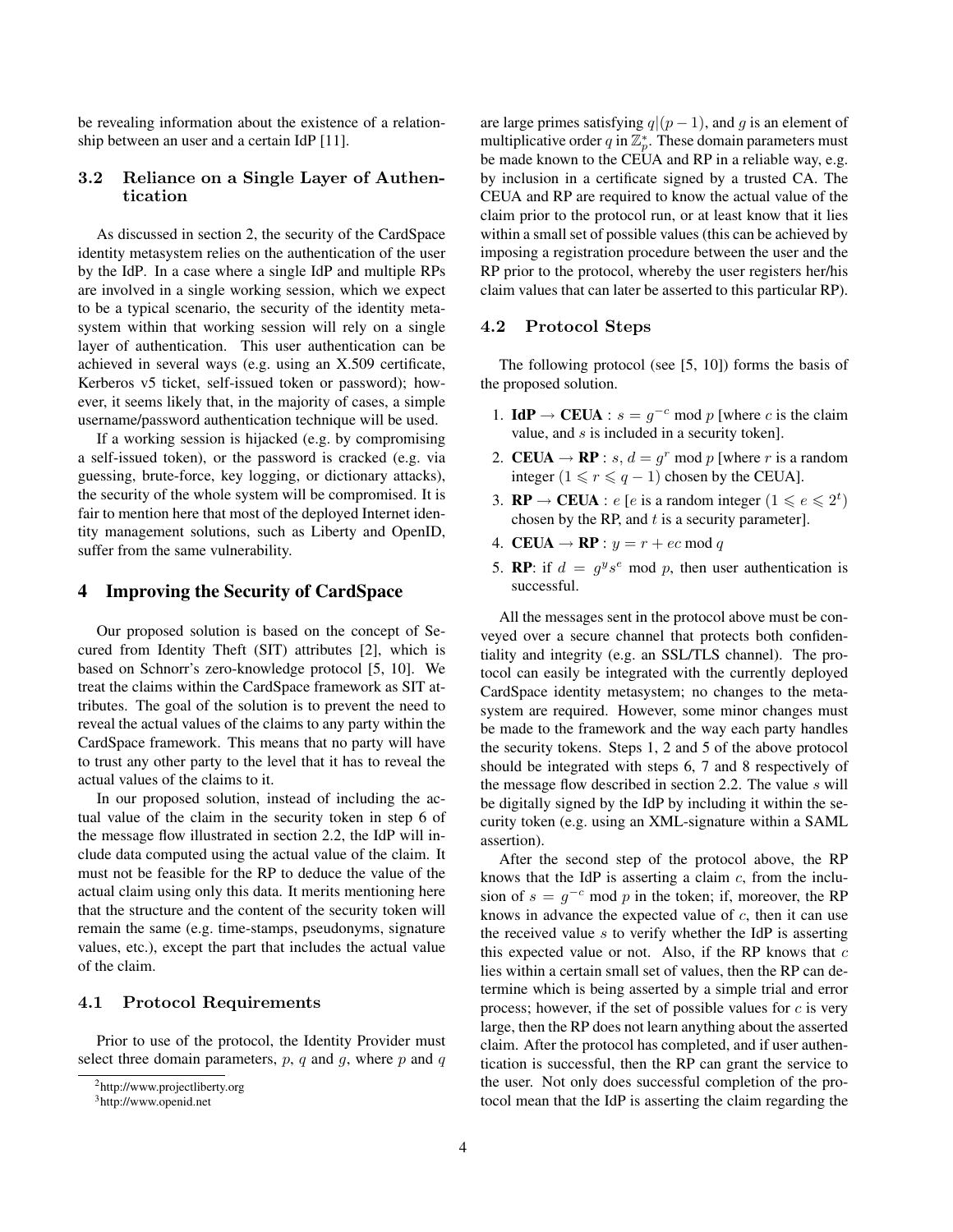user, but it also proves that the user knows the claim value c, providing an additional layer of user authentication. Of course, how strong this will be will depend on whether the claim is readily guessable by a third party.

The protocol thus enables the IdP to assert a claim about the user, and for the user to confirm knowledge of this claim, without revealing the claim to the RP. This means that the user does not need to trust the RP not to misuse a revealed claim. Also note that the scheme has the advantage that it does not require any additional key management.

In the case of self-issued tokens, there is no IdP in the framework. The user must include the value  $s = g^{-c}$  mod  $p$  instead of the actual value of the claim in the security token.

# 5 Analysis

In this section we provide a security and performance analysis of the proposed solution.

#### 5.1 Security Analysis

We believe that the above solution will enhance the overall security of the currently deployed CardSpace identity metasystem. In this section we consider the security properties of the proposed scheme.

#### 5.1.1 Addressing the CardSpace Security Limitations

In section 3 we discussed certain security limitations of the CardSpace framework. In particular, we highlighted its reliance on the user's judgement of the trustworthiness of the RP, and on a single layer of authentication. We believe that the proposed solution addresses both these security limitations.

The scheme avoids the need to rely on the user's judgement of the trustworthiness of the RP, by avoiding the need for initial trust between the user and the RP. In the revised protocol, the user does not have to reveal personal information to the RP. Instead, the user demonstrates knowledge of this information.

Our solution does not rely on a single layer of authentication. If the working session is hijacked (e.g. by compromising a self-issued token), or the user's password is cracked, the security of the whole system will not be totally breached, since the solution adds a new layer of authentication. When trying to log-in to an RP, an attacker will not be able to demonstrate the knowledge of the legitimate user's personal information, and hence that RP will not let the attacker log in. Moreover, the attacker cannot learn the legitimate user's personal information, since the actual value of the claims will not be included in the security token.

#### 5.1.2 Privacy

We believe that the proposed solution should increase the privacy level of CardSpace users. As shown in section 4, the values of claims are not revealed at any stage. Avoiding the need to reveal the values of the claims is a significant enhancement to the privacy of CardSpace.

Unlike the currently deployed CardSpace identity metasystem, in the proposed solution the user does not have to reveal to the IdP the identity of the RP. This should also enhance the privacy of the users.

The solution implicitly assumes that the number of possible values for a claim c is greater than  $2^{128}$ . As a result, it should be computationally infeasible for polynomiallybounded adversary to deduce the value of  $c$  from the value s (assuming that the Discrete Logarithm problem is difficult [8]).

The proposed solution satisfies the requirements of law 2 of Microsoft's own laws of identity to a greater degree than the currently deployed CardSpace identity metasystem, where law 2 states that only the minimum amount of identifying information must be revealed.

#### 5.1.3 The Guessing Problem

Since that the proposed solution is based on disguising the personal information of the users, there is always the risk of an attacker guessing this information and breaking the second layer of authentication the scheme provides. Some claims can be guessed easily, especially for "user-oriented" attacks where information about the user is already known by the attacker. Examples of such claims include first name, home country, age or marital status. In the proposed solution, if an attacker successfully broke the CardSpace first layer of authentication (which might, for example, be password-based), then she/he can try to guess a particular claim, and verify whether her/his guess is correct or not even before forwarding the security token to the RP. This can be done using the publicly known parameters  $p$  and  $q$ , and the value s received at step 1 of the protocol-run.

We propose two solutions for this problem. The first solution, which we recommend, is based on choosing "hardto-guess" claims by the RP to be asserted by the IdP, such as a combination of a series of attributes, such as mother's maiden name, social security number and credit card number. Since the impact of a successful guessing attack would be allowing an imposter user to log in to an RP, the RP could protect itself by requesting claims that cannot be easily guessed. Many Internet service providers already rely on "hard-to-guess" personal information to authenticate users when they forget their passwords.

Another solution would be for the IdP to mask the value c, e.g. by using the value  $c + x$  instead of c, where x is a random value selected by the IdP. The value of  $x$  can then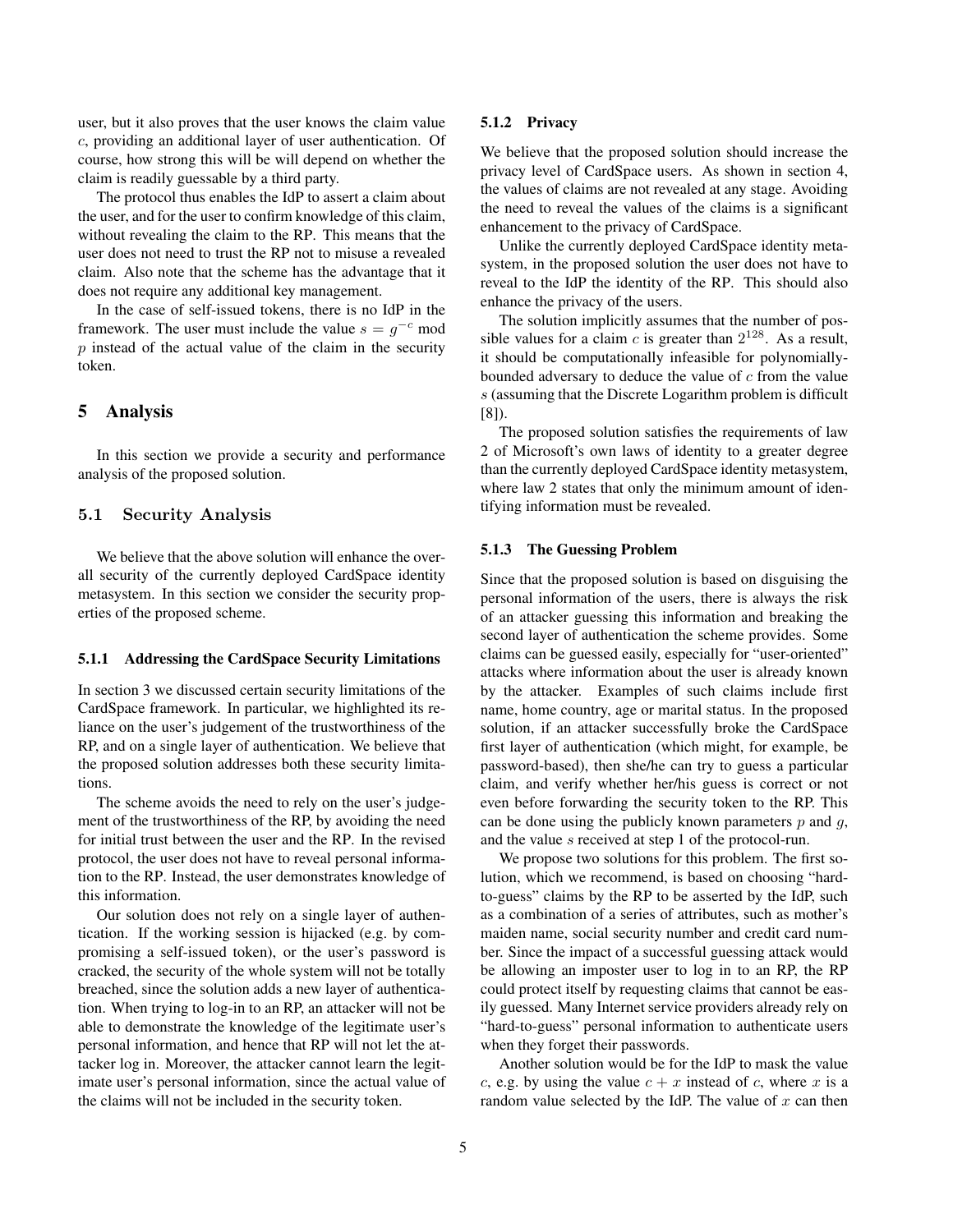be shared with the RP by encrypting it using the RP public key and inserting it into the security token. This solution requires the user to reveal the identity of the RP to the IdP, and this potentially violates user privacy.

Finally, there is a risk of a fake RP guessing the personal information of the user and verifying the correctness of its guesses using the publicly known parameters and the value s. The first solution described above addresses this problem; the user can refuse to request an assertion for claims that can be easily guessed.

#### 5.1.4 Access to Claims by the CEUA

The proposed solution requires the CEUA to be aware of the actual value of the claim in order to generate a response message for the zero knowledge challenge message it receives from the RP. In some cases it is not realistic to expect users to memorise all of their registered claims values, so that they can pass them to the CEUA when required. Certain claims can be hard to remember, such as a health record number or a credit card number. Moreover, being required to enter the actual values of the claims every time a user logs in to a website might be extremely inconvenient.

We propose three solutions for this problem, although each solution has certain drawbacks:

- 1. *Storing the claims values on a trusted server*: from which the users can retrieve all of their registered claims after being authenticated. This solution would add more complexity to the framework.
- 2. *Storing the claims values on a user token*: Such a solution is potentially more reliable and less complex than the first solution. Storing the claims on a user token, such as USB memory stick or smart card, would add an authentication factor to the scheme, i.e. the possession of the token. This solution is similar to the ID card identification process used in the real world, where a person needs to present an identification card in order to be authenticated. The management and security of the token is an issue here.
- 3. *Retrieving the claims values directly from the IdP by the CEUA*: after authenticating the user, prior to the step of requesting a security token. Such a process would have to take place outside of the current CardSpace framework. Applying this solution means adding one more message to the framework and losing the additional layer of authentication.

### 5.2 Performance Analysis

The proposed solution can readily be integrated with the currently deployed CardSpace identity metasystem. Only two steps need to be added to the framework described in section 2; these two steps involve exchanging the zeroknowledge-proof messages and should take place at the end of the message flow. An additional step may be added when adopting the third proposed solution to the problem of retrieving the claims values by the CEUA.

The proposed solution requires some minor changes to the content of the security token, involving some inexpensive computational operations (i.e. performing the calculations described in section 4.2 in the protocol-run). Apart from that, the metasystem remains precisely the same (e.g. the security token format, the message flow, etc.).

The shared parameters  $p, q$  and  $q$  can be changed frequently if required, and the task of deploying these shared parameters among the involved parties can be achieved using a number of simple methods. One method would be to publish these parameters on the IdP website.

#### 6 Conclusion

In this paper we have provided an overview of the CardSpace identity metasystem framework, and outlined certain security limitations of this framework. We focused on two security limitations, namely the reliance on the user's judgement on the trustworthiness of the RP, and the reliance on a single layer of authentication.

We have proposed a solution to address these two security limitations. The proposed solution is based on applying the concept of Secured from Identity Theft (SIT) attributes, based on Schnorr's zero-knowledge protocol, to the CardSpace identity metasystem framework. The proposed solution may be vulnerable to guessing attacks; however, we have proposed a variety of measures to mitigate the risk of such attacks.

Finally, the proposed solution can readily be integrated into the currently deployed CardSpace identity metasystem, and only two (or three) steps need to be added to the framework. The proposed solution requires some minor changes to the content of the security token issued by the IdP, with a few inexpensive computations to be performed by the involved parties.

#### References

- [1] K. Beznosov, D. J. Flinn, S. Kawamoto, and B. Hartman. Introduction to Web services and their security. *Information Security Technical Report*, 10:2–14, 2005.
- [2] A. Bhargav-Spantzel, A. C. Squicciarini, and E. Bertino. Establishing and protecting digital identity in federation systems. In *Proceedings of the 2005 ACM Workshop on Digital Identity Management, Fairfax, Virginia, USA*, pages 11–19. ACM, November 2005.
- [3] K. Cameron and M. B. Jones. Design rationale behind the identity metasystem architecture, February 2006. Microsoft Corporation.